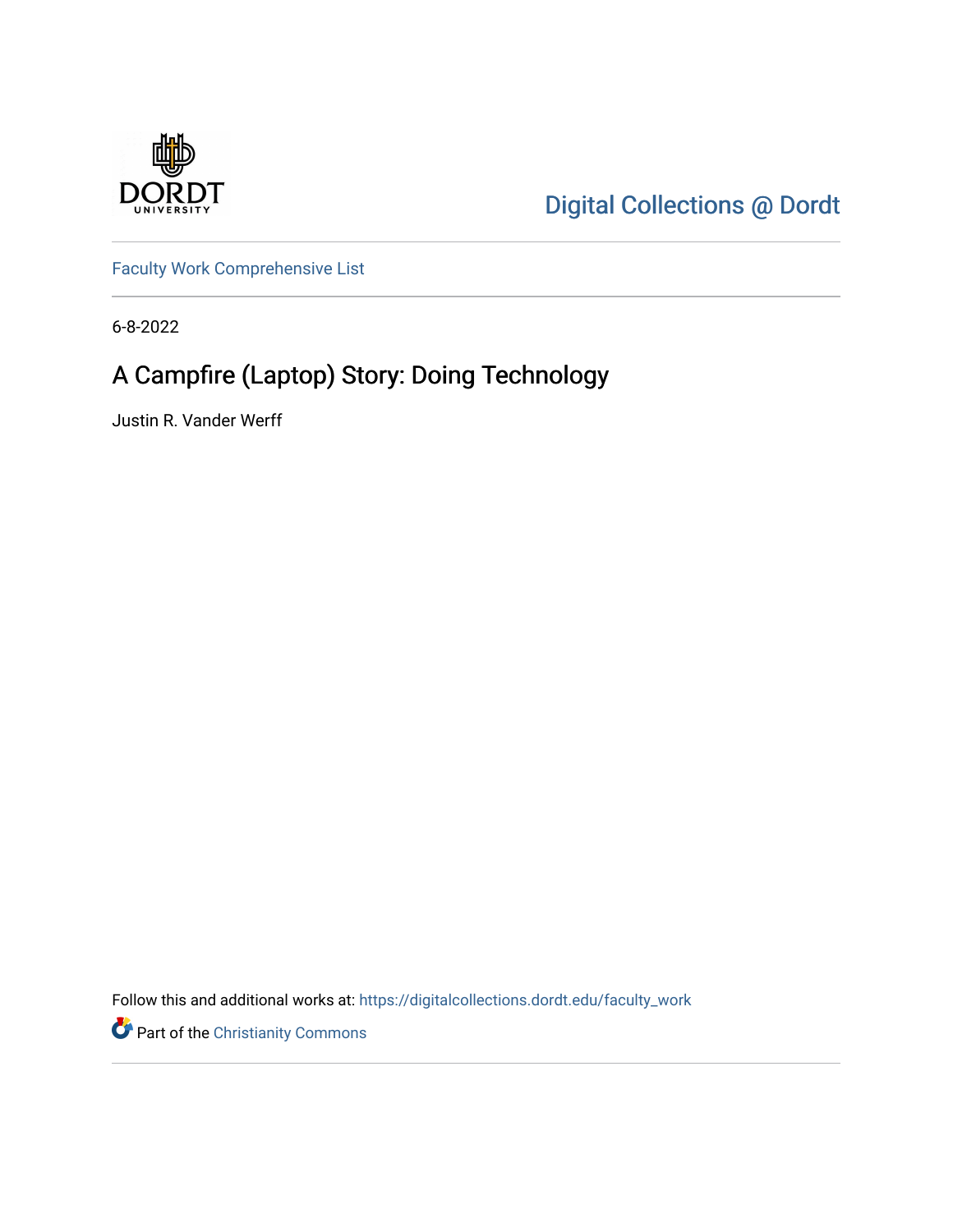# A Campfire (Laptop) Story: Doing Technology

#### Abstract

"We should critically evaluate everything we do and use as we live and work and love in God's creation."

Posting about a perceived juxtaposition between nature and technology from In All Things - an online journal for critical reflection on faith, culture, art, and every ordinary-yet-graced square inch of God's creation.

<https://inallthings.org/a-campfire-laptop-story-doing-technology/>

#### Keywords

In All Things, campfires, laptop computers, technology, intentionality

#### **Disciplines**

**Christianity** 

#### **Comments**

[In All Things](http://inallthings.org/) is a publication of the [Andreas Center for Reformed Scholarship and Service](http://www.dordt.edu/services_support/andreas_center/) at Dordt [University](http://www.dordt.edu/).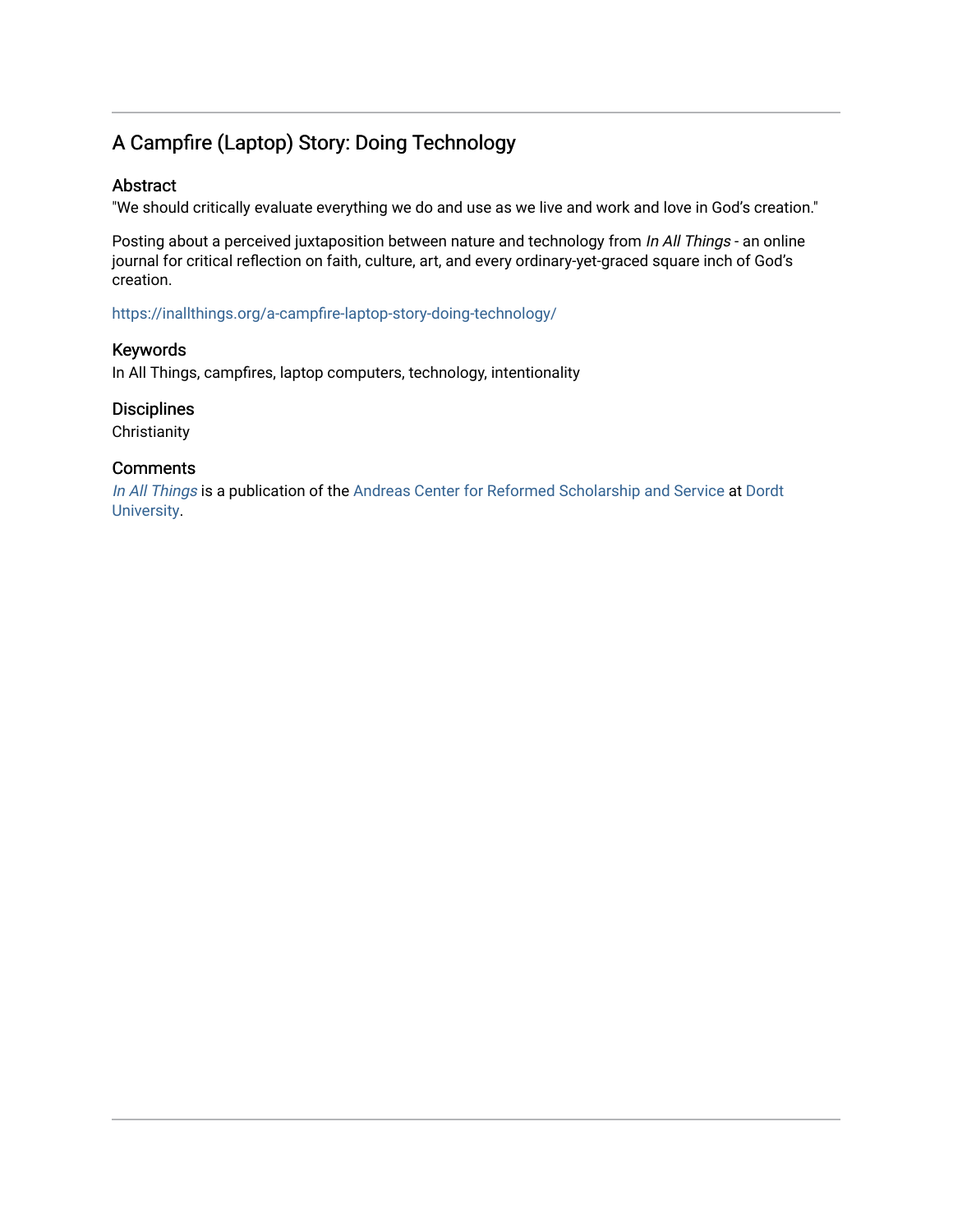# **A Campfire (Laptop) Story: Doing Technology**

## **Justin Vander Werff**

### **June 8, 2022**

*This article is part of our ongoing series: Living with Intentionality. Our lives are a series of decisions of how best to love others, care for our creation, seek good, prevent harm, and glorify*  God. We will highlight these articles where fellow believers make very intentional choices that *can expand our imagination for what the Christian life—and the life of the mind—can accomplish.*

Several years ago, I was enjoying a beautiful summer evening at a local campground. The rest of my family had retreated to the camper for the night, and I found myself alone by the campfire. I decided to get out my laptop and use the campground WiFi to take care of a few to-do list items. For some reason, it happened to strike me that something seemed odd about sitting outdoors under the trees and stars by a campfire while working online with a laptop. I immediately began thinking about *why* it felt "off", and why it even made me feel a little *guilty*? I surprised myself at my uncertainty, since I believe that a campfire built by human hands is a technological activity just as much as a laptop is a technological device. I also believe that a Christ-follower can in good conscience use a laptop, just as a Christ-follower can in good conscience enjoy a campfire. So why did it feel off? This question might be even more timely today since we all have these amazingly powerful handheld computers known as smartphones that we now use in every imaginable situation, perhaps some more appropriate than others.

Let's begin to explore this question by defining technology. We can get a cultural definition from Merriam-Webster, where technology is defined as "the practical application of knowledge especially in a particular area." $\frac{1}{2}$  This definition is alright, but I tend to prefer one that grows out of a faithful Christian understanding of the wholeness of God's story. The book *Responsible Technology* provides such a definition: "a human cultural activity in which human beings exercise freedom and responsibility in response to God by forming and transforming the natural creation, with the aid of tools and procedures, for practical ends or purposes." $\frac{2}{3}$  It seems like a campfire and a laptop fit both the cultural and the wholistic definitions. So why does it feel like they are at odds with each other?

Perhaps it is because technology is *value laden*.<sup>3</sup> Since technology comes from human hands, technological artifacts and activities inevitably have some sort of direction and purpose weaved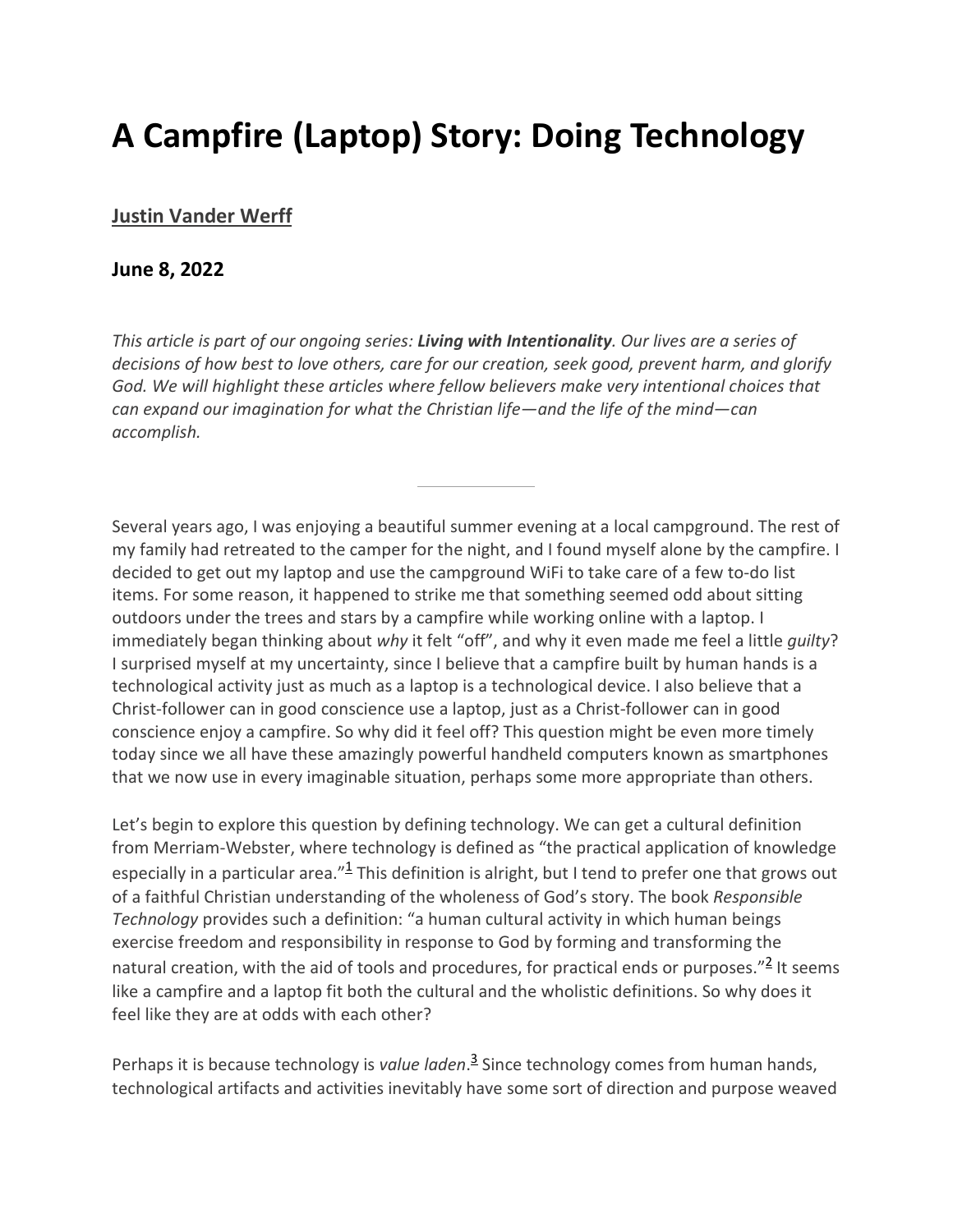into them. A particular technological device can be used for something different than the original intent, but that possibility does not eliminate the baked-in starting point. The Spirit gives us a fascinating passage through the prophet Isaiah that speaks to this sort of technological direction, reflecting on the difference between a carpenter using wood to craft on idol or provide fuel for a fire. $4$  So, does the weirdness of the campfire/laptop combination come because both were designed for two very different purposes? Perhaps.

Another reason for the perceived disconnect might be cultural appropriateness. *Responsible Technology* proposed design norms that the Christian should consider in developing technology.<sup>5</sup> These norms recognize the humanness of doing technology and go beyond simply the math or physics related to formation. One of these norms is the cultural norm, based on the biblical directive to love our neighbor and have "a basic respect for and understanding of the God-created and God-willed diversity found within creation and humankind." $6$  This norm also recognizes the context surrounding technological development. "Designing technology is a creative, cultural activity that produces concrete cultural artifacts, drives historical development, and communicates deep cultural meaning."<sup>7</sup> There is probably a difference in the cultural appropriateness of a campfire versus a laptop at a campground. However, I think I would be hard-pressed to make a solid biblical argument for one or the other. Is there still something else going on?

One final comparison can be made by diving into a helpful discussion on doing technology by John Dyer in his book *From the Garden to the City*. He builds on an observation from Douglas Adams that we tend to view whatever is in the world when we are born as normal, whatever is developed after we are born and before we are thirty as "exciting and creative," and whatever is developed after we're thirty as "against the natural order of things and the beginning of the end of {civilization} as we know it until it's been around for about ten years when it gradually turns out to be alright really."<sup>8</sup> Dyer, I think, appropriately describes these as our "generational myths" concerning technology. $\frac{9}{5}$  So, going back to our technological combination, although both campfire and laptop technology were developed prior to my thirtieth birthday, the laptop technology is much more recent. In fact, the use of laptops with wide-spread WiFi is recent enough to even fall past that critical thirtieth year for me, even though it might be a bit painful for me to admit it. So maybe my feeling of the disconnect between the laptop and the campfire simply has to do with my generational myths of each of those technological developments?

Here's a summary of a few thoughts that I have brought forth on why the juxtaposition of a campfire and a laptop feel weird: (1) they are different technologies, (2) they might have different values baked into their "DNA," (3) they might have differing degrees of cultural appropriateness, or (4) they are from different generational myths. I suppose in the end it is a bit of a combination of all four, along with other critiques that haven't been mentioned here.

So, what are some takeaways from this analysis? First, I hope we can recognize that technology is not "stuff," but that we *do* technology. God has called us to steward his creation, <sup>10</sup> and us